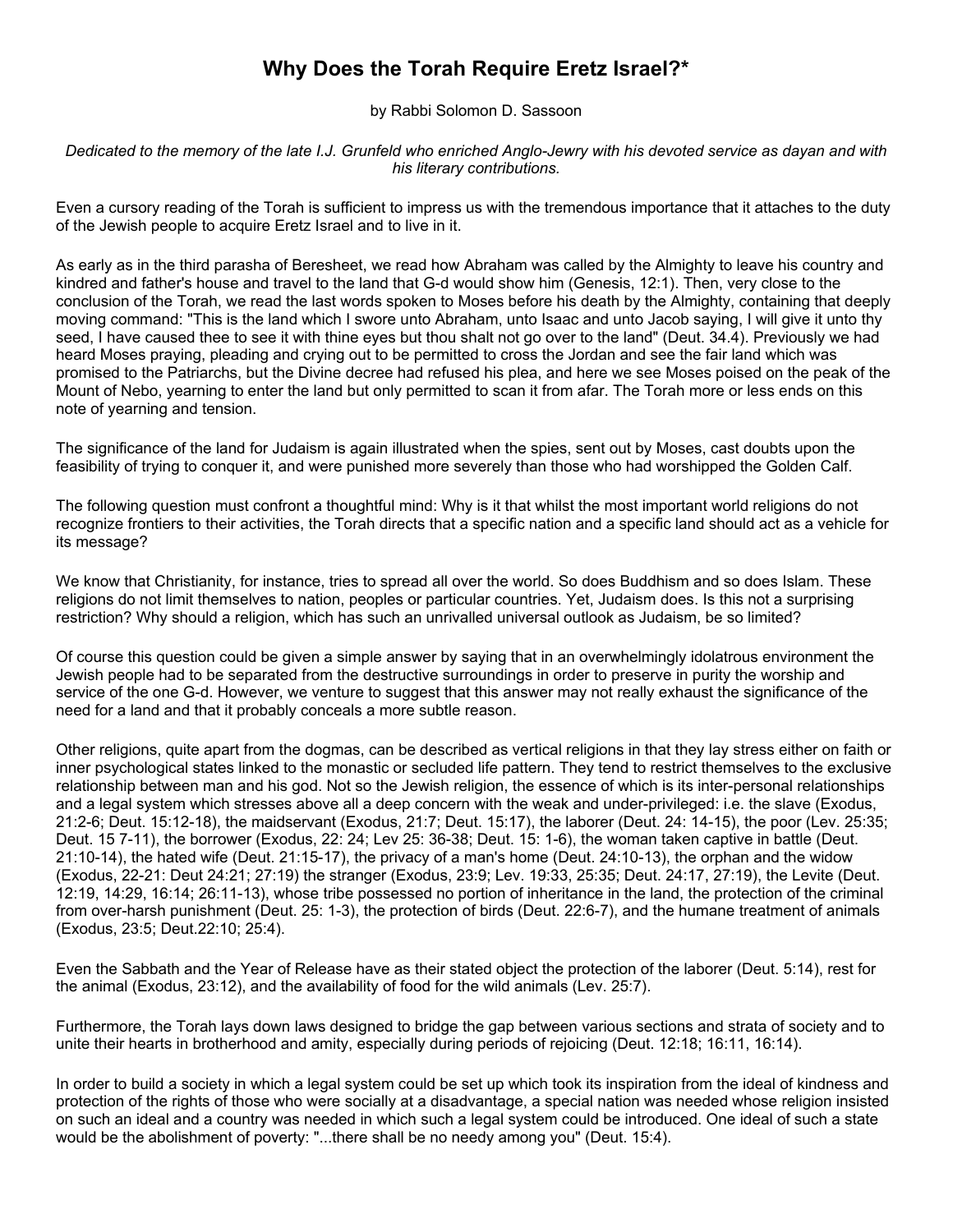In other countries where the laws in force were largely designed to protect the vested interest of the powerful landowners, a mere movement for improving the laws which was not constituted as a nation stood little chance of success for such a movement would have been regarded as a threat to the interests of the rulers, and forcibly suppressed. Our rabbis tell us that even Abraham himself was persecuted in his native country by Nimrod.

The righteous who went before Abraham, such as Enoch, Noah and Shem, even though monotheistic, seem to have practiced a vertical religion as our rabbis explain, The great turning point came with our father Abraham who G-d knew could "command his children and household after him to keep the way of the Lord to do righteousness and justice" (Genesis 18:19). It should be explained that when the word `mishpat' is used together with the word `sedaka', as in the above quoted passage, it does not really mean justice in the sense of imposing a punishment but rather has the sense of awarding the weak their just dues and rights. Compare: "laasoth mishpat avdo" (Kings 1, 8:59) where it is translated, "to uphold the cause of his servant". It has a similar meaning in "osei mishpat yathom ve- almana" (Deut. 10:18) - He upholds the cause of the orphan and widow, and in the passage "osei mishpat la-ashukim" (Psalms, 146:7) - "He upholds the cause of the oppressed."

Thus, with Abraham a turning point in history takes place. It is revealed to Abraham that G-d does not demand so much worship in seclusion as ethical behavior reinforced by just laws and persons capable of upholding the spirit of such laws. The book of Psalms enshrines this thought: "And He gave them the land of the heathen and they inherited the labor of the people that they might observe His statutes and keep His laws" (105:44-45).

But the Almighty had even an even wider purpose. He wished the model society established by the Jewish people to serve as a model to the whole world. Therefore, he did not choose a remote land, but a country that would catch the eye of the world by being situated in what is perhaps the globe's most central position ("the navel of the world", in the language of the rabbis), namely on the bridgehead joining the three great continents: Europe, Asia and Africa, and one, moreover, lying on the sea coast, opening it to even more distant countries.

These ideas are tightly woven into the words spoken by the Almighty to Abraham in telling him to found a nation and country: - "Get thee out of thy country, and from thy kindred and from thy father's house into a land that I will show thee... and I will make thee into a great nation and I will bless thee and make they name great and thou shall be a blessing... and in thee shall all the families of the earth be blessed". (Genesis, 12:1-3).

These few words contain the basic idea of being worthy to found a nation and to have a land and to become an example and blessing to the nations.

Moshe, our teacher, also makes it clear that he is interested that the nations of the world observe the Jewish way of life and try to copy it, for he says, "Observe therefore and do them, for this is your wisdom and your understanding in the sight of the peoples that when they hear all these statutes they shall say, `surely this great nation is a wise and understanding people'" (Deut. 4:6). Moses also says, "And all the peoples of the earth shall see that the name of the Lord is called upon thee" (Deut. 28:10).

These ideas were expanded and elaborated by Isaiah, when he says:

"And it shall come to pass in future time that the mountain of the Lord's house shall be established at the top of the mountains and shall be exalted above the hills, and all nations shall flow unto it, and many people shall go and say `come ye and let us go up to the mountain of the Lord to the house of the G-d of Jacob and He will teach us of his ways and we will walk in His paths, for out of Zion shall go forth the law and the word of the Lord from Jerusalem'" (Isaiah, 2:2-3).

When Isaiah says that the mountains of the Lord's house shall be established at the top of the mountains, he is speaking figuratively, for mountain, here, means the leaders of the world. Compare: "Who art thou, Oh great mountain, before Zerubabel thou shalt become a plain" (Zechariah), 4:7). Here Isaiah has spelled out the message of Genesis and Deuteronomy, that the social structure which the Jewish people shall exhibit will become a paradigm for the world, and in fact, when the world successfully copies similar legal systems which shall ensure order, justice and kindness to all its citizens, then the attitude of countries to each other will also change and their violent passions will subside for their citizens will build up much less aggression in their souls, living less frustrated and happier lives. Once such psychological conditions prevail, the peoples of the world will be prepared to be led by a just leader. Hence, Isaiah continues: "And he shall judge among the nations...and they shall beat their swords into plowshares and their spears into pruning hooks, nation shall not lift up sword against nation, neither shall they learn war anymore" (Isaiah, 2:4).

At this point it might be asked, did the Land of Israel in the past actually fulfill the great role that was assigned to it?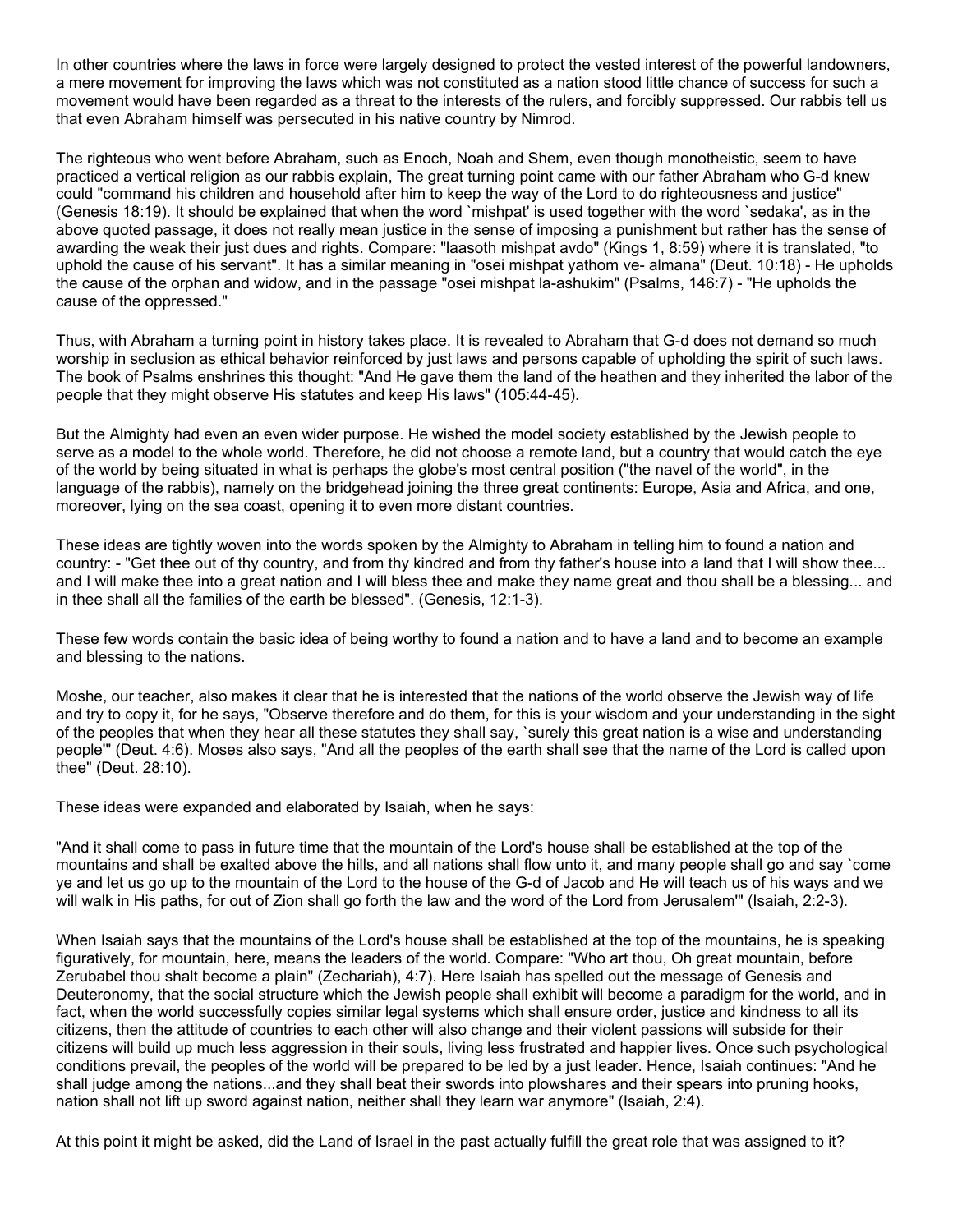The answer is that it played one of the greatest roles in history and if it did not complete its task by absolute standards, it certainly did act as a sounding board to the nations whereby the foundations of the moral order of the West were laid down.

Speaking of the roots of American culture, Russell Kirk observes: "Our modern moral order, at least in what is called the West, runs back to the burning bush on Sinai" (The Roots of American Culture, p:17). Professor Eric Voeglin writes: "Through the leap in being, that is through the discovery of transcendent being as the source of order in man and society. Israel constituted itself the carrier of the new truth in History" (Israel and Revelation, p. 123).

Such is the depth of the Order which Israel taught that Professor Voegelin goes on to say: "Without Israel there would be no History" (ibid p. 126) Then, referring to the confused and dark vision of some modern historians, he goes on to say: "Spengler and Toynbee return indeed to the School of Civilizations from which Moses had led his people into the freedom of history" (ibid).

We have now answered the questions raised: why a land and nation were needed as a vehicle for Abraham's ideal, and why this specific land was chosen.

What lesson may be drawn from the above conclusions? Firstly, that the aim of the Torah is not a "vertical religion" but essentially a religion of social justice. This was beautifully expressed by the Rabbis when they said: "Moses said to the people of Israel, "G-d has given you His Torah - if you do not carry out the civil laws, He will take away His Torah from you. Why? Because G-d only gave you the Torah for the purpose of carrying out justice, as is written, `The strength of a king is shown when he loves justice' (Psalms, 99:4). Therefore, if you carry out the civil laws, G-d will give back to you your law courts, as it says, I shall bring back your judges as at first and your counselors as at the beginning. Afterwards thou shalt be called the city of righteousness, `the faithful city' and, what does it say thereafter? `Zion shall be redeemed with justice and those that return to her with righteousness'". (Midrash Rabba, Exodus, Parasha 30. para.9)

From this it follows that the immediate task of redeeming our country spiritually today is to bring the laws of our country more and more into accordance with the laws of the Torah and its spirit.

Actually, a beginning has been made to lay the foundations for carrying out such a task. We are handicapped by the fact that it is today almost impossible to know what the opinion of Jewish legal authorities through the ages have been in connection with countless specific topics. The reason for this is that although we have a huge literature of responsa (decision by our legal authorities) we have at present no method of locating those decisions embedded as they are in a vast literature which comprises some 30,000 volumes. In order to retrieve the necessary information, it is necessary to put the contents of the individual responsa which number hundreds of thousands, onto a computer. This is being done in different ways at two places, one at Bar Ilan University, in conduction with Yeshiva University of New York, and, in a slightly different way, at the Law Department of the Hebrew University on Mount Scopus. When these projects are completed, we may expect a body of well-trained experts in Jewish Law to sit down and distill out the ideals of Jewish jurisprudence and to find ways and means of applying those ideas to modern conditions and modern problems. The Kenneseth is sure to give its best attention to the considered opinions of such a body and will incorporate their findings into future laws. However, the public must be award of the vital role which the laws governing our country play in the framework of our religion.

Only too often one hears opinions and attitudes, from deeply religious people, which portray a complete indifference to the legal system of the country, without realizing how such opinions and attitudes contradict the most basic concepts which the Torah wishes to inculcate into the hearts of the Jewish people.

To understand the attitude of such people one must realize how Judaism was gradually reduced from a structure of social engineering to a mere "faith". First, our people lost their independence, country and Sanhedrin. Thereafter, they still kept their autonomous courts in countries such as Babylonia where they lived in great concentrations. When, later on, Christianity and Islam did all they could to degrade the status of the Jews, he still kept a measure of autonomy within the walls of the ghetto. However, when the Emancipation started in Europe, the Jews were given to understand that they could only enjoy freedom if they gave up their autonomy, ceased to be an independent people and reduced their religion to a passive and vertical faith. (See Encyclopedia Judaica under the following heading: Emancipation, Napoleon Bonapart) on a par with other religions, a process which the nations who had erstwhile been persecuting us well understood could break our back as a nation. This, in fact, it nearly did.

Indeed, it worked so well that even the orthodox in many countries were influenced into claiming that they were German or English or French by nationality and only Jews by religion, not realizing that in harboring these feelings they were playing into the hands of their enemy who was out to destroy the Jewish national identity.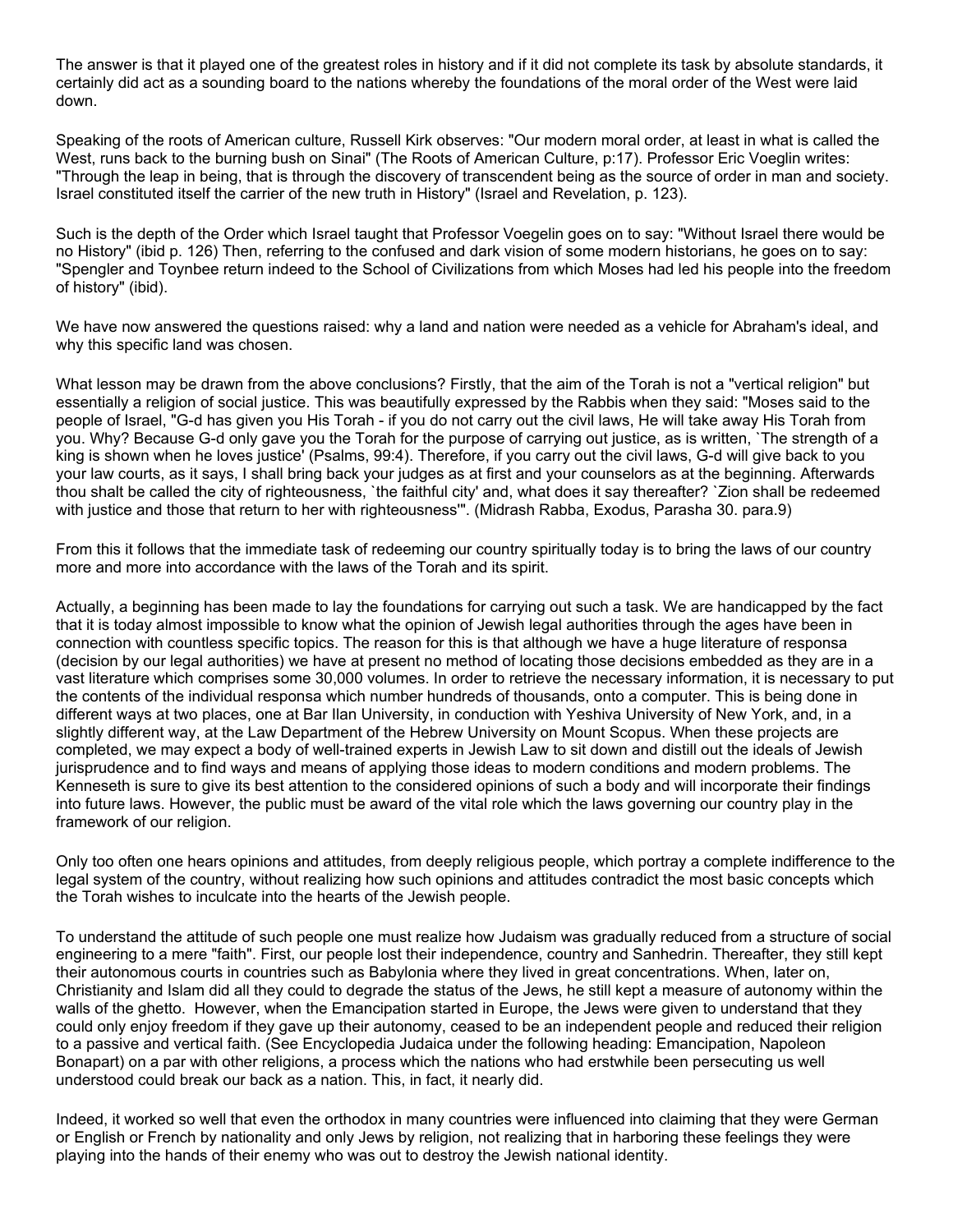Yet, with some, this self-destructive idea became integrated into their Orthodoxy so that a feeling which should have been felt as a betrayal of our people became, so to speak, sanctified.

Such people forget that an indifference to the civil laws spells the end of the Torah, as our rabbis said in the passage quoted previously. Indeed, it is this insensitivity to the importance of the dimension of civil law as an integral part of Judaism that has allowed some orthodox Jews to arrive at the strange opinion that a country of their own is a superfluous luxury for Jews and also for Judaism. This clearly represents a regression to the pre-Abrahamic outlook and, if acted upon, would nullify the great transformation in the moral order for which the Patriarchs and Moses stood.

What we must remember today is that in ages past, during the Second Temple and again during the periods of the Mishna and Talmud, and even down to fairly recent times, major regulations were instituted by rabbinical legal authorities in order to ensure that fairness and equity should continue to regulate Jewish society through all vicissitudes and changing patterns of life which the years brought them. Creative activity in the sphere enactments was patently regarded as crucial to Judaism and as part of the natural application of Torah principles to the new situations.

Such growth may not be arrested now. Now that we have our Holy Land back, how can such a vital concern of our religion be handed over in its entirety to the secular powers, and to short-term interests? Every aspect of the long-term welfare of our people must be strongly represented, studied and legislated for.

It may be that if our ecclesiastical authorities rightly feel that we are not yet ripe for a Sanhedrin, or that we do not have men sufficiently trained for such a position, might not then the creation of a `Shadow Sanhedrin' be considered in order that they apply themselves to current problems and study in what direction substantial benefits could be bestowed on the Israeli legal system out of the rich storehouse of Jewish tradition and the Jewish past? For many years they would only be an exploratory body without actual powers but be able to influence by advice.

But, an attitude of indifference to the question of whether the secular legal system in Israel is just or not, combined with an attitude of non-cooperation, must be seen as being contrary to the whole tenor and spirit of our Torah.

One thing is certain and that is that a truncated Judaism that is chiefly interested in the ritual side of the Torah and has abandoned its great social ideas will result in a mere caricature of what Judaism really stands for and a mere shadow of its authentic essence. Furthermore, it would constitute a real abdication from a feeling of deep responsibility towards the social structure for which Judaism stands.

It would, moreover, become a Christianized Judaism, for just as the Church is chiefly interested in people belonging to the Church and the priest officiating at births, marriages, and deaths, so Judaism would become chiefly interested in synagogue attendance and that a rabbi officiates at births, marriages, and deaths. Could a greater distortion of our teachings be imagined? And could a greater victory have been given to our enemies whose main subconscious motive is to annul specifically Jewish ethical ideas from influencing the structure of society?

Let us therefore reverse any process of attrition that may be overtaking us in this area. Let us take a deep interest in the formulation of Equitable Law in our country, and help in building up the legal structure in the spirit of the Torah, so that Zion may be indeed be redeemed with `mishpat' and those who return to it with righteousness.

This is the point at which my article had originally ended. However, a friend who read it thought that the message of the article might be misconstrued by some readers. He feared that they might come to the conclusion that what I was saying amounted to the thesis that all Judaism required was interpersonal and inter-social decency, and something that one might almost equate with secular humanism. Anyone coming to such a conclusion would be in serious error. The writer is overwhelmingly convinced that deep commitment to others can only spring from a consciousness of G-d's presence, and one might say that the depth of one's commitment to others was in direct ration to one's commitment to G-d.

It must have become apparent by now to every discerning observer of human affairs that the humanism which secularists advocate is nothing but a veneer, and being a mere ideology, of necessity cannot be more than skin-deep. If at times it seems to inspire enthusiasm, on closer examination, it will usually be found that the enthusiasm springs from impure motivation such as resentment, jealousy or a feeling of need for justification.

The truth of this statement is well illustrated by History, where the pattern of events is easy to read for the facts stand out starkly.